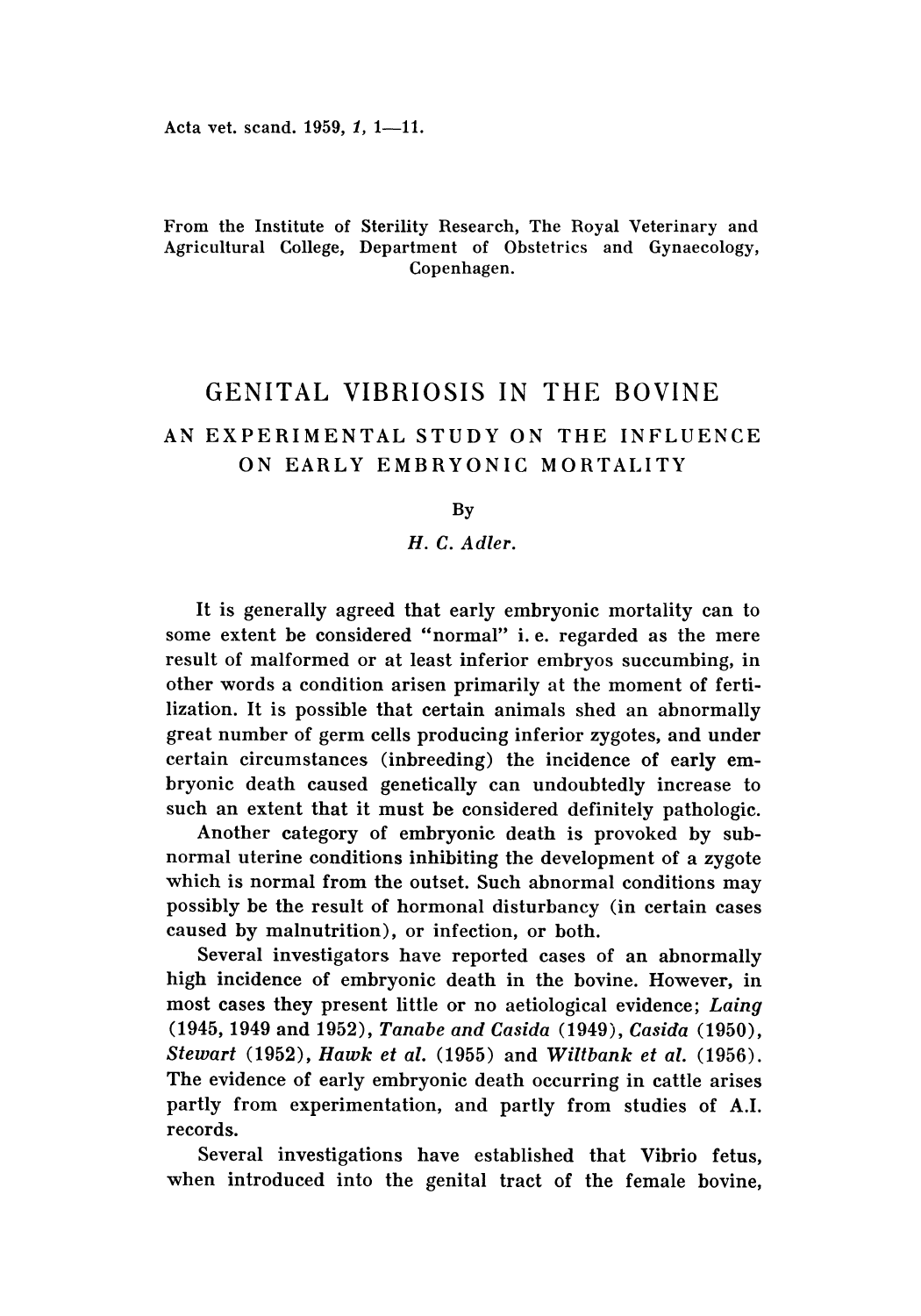causes a temporary infertility without giving rise to distinct clinical symptoms, the "featureless" repeated return to heat being the only sign of a pathologic condition. However, little is known exactly about the pathogenesis; i. e. the way in which the reproductive functions are disturbed. Is the fertilization prevented, or does fertilization take place and early embryonic death then occur?

*Stegenga* (1950) reported that prolonged breeding intervals were observed relatively frequently in Vibrio fetus infected cows. *Adler* (1953) demonstrated that with artificial insemination with semen from Vibrio fetus infected bulls the subsequent breeding intervals of the repeat breeders were prolonged more frequently than was normal. It was also found that, at the second insemination, a decreased fertility rate could be demonstrated to an equal extent in the cows returning to heat after a normal interval and in those returning to heat after a prolonged interval.

However, as far as is known experimental investigations have not hitherto been carried out with a view to demonstrating directly whether the Vibrio fetus infection provokes early embryonic death. This paper is a preliminary report on such investigations.

# MATERIAL AND METHOD

In ten experiments the animals used were heifers 12 to 14 months old (estimated) selected at random from the weekly supply at the abattoir of Copenhagen. The heifers were subjected to rectal palpation and the tampon test, *Szabo* (1951 a ), and only non-pregnants, and non-reactors to Vibrio fetus, were used. Each single experiment used two heifers. In each case oestrus was produced by enucleation of the corpus luteum.

The standard procedure for insemination was as follows: The heifers were inseminated intracervically 74 to 76 hours after enucleation of the corpus luteum, and again at about 90 and 98 hours. In the first two experiments undiluted semen collected from an A.I. bull diagnosed to be Vibrio fetus infected was used. In the remaining experiments was used semen collected from one particular bull belonging to an A.I. centre, the bulls of which were all free from Vibrio fetus infection for the preceding three years as evidenced by regular control by the author's method, Adler (1957). The collected semen was diluted 1:10 with homogenized, sterilized cream (9 % fat), *Adler and Rasbech* (1956 ),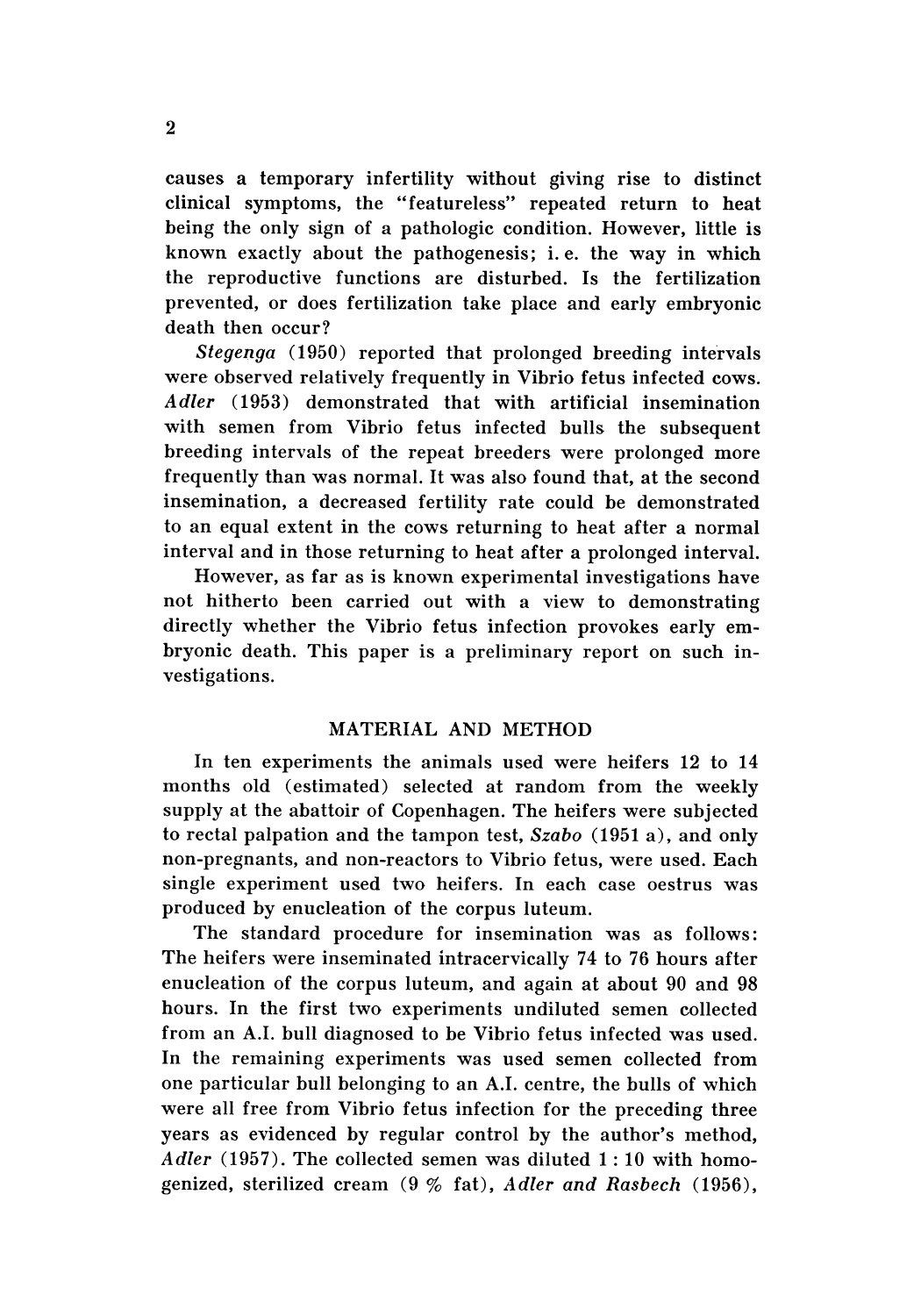without addition of antibiotics. 1 ml. of this semen was inseminated. Less than five minutes later 0.2 ml. of a recently isolated strain of Vibrio fetus, cultured for three days in a semisolid medium, *Szabo* (1951 b), was introduced into the posterior part of the cervical canal. During the experimental period the bull in question was used for 1530 first-inseminations yielding a 60-90 day non-return percentage of 69.3, the semen being extended with the above-mentioned diluent. The Vibrio fetus cultures (a new isolate for every single experiment) were selected at random among the cultures isolated from heifers used for test-mating of bulls, *Adler (1957).*

As a rule one of the two heifers (later in this article mentioned as heifer I), was slaughtered 18 days after the enucleation of the corpus luteum, i.e.  $14-15$  days after insemination and  $15$ days after inoculation. The genital organs were removed. The uterine horn, which (from the seat of the corpus luteum) could be anticipated to be pregnant, was isolated, and flushed with 16 ml. of physiological saline introduced into the apical part with a syringe and a hypodermic needle and allowed to flow out from the basal part of the horn through an incision and into a Petri-dish.

After that a semi-solid medium was inoculated with material from the uterus as described elsewhere, *Adler* (1957), in order to isolate vibrios.

The second heifer of each experiment (later mentioned as heifer II) was from the 14th day after inoculation submitted to daily visual and rectal control in order to detect possible signs of heat and regression of the corpus luteum. In case of heat occurring, 7-12 or <sup>27</sup> days were allowed to pass before the corpus luteum was enucleated, and the heifer was again inseminated following the same procedure as for the first series of inseminations, and using semen from the same bull. About 14 days later the heifer was slaughtered and the genital organs removed and examined in the same way as for heifer No. I.

# **RESULTS**

Data for the ten experiments are shown in Table 1. It will be seen that in nine cases the infection was demonstrated in heifer No. I. In eight of these cases an approximately 14 days old embryo was recovered, five embryos being apparently normal, the remaining three and the embryo from heifer No. 12 being more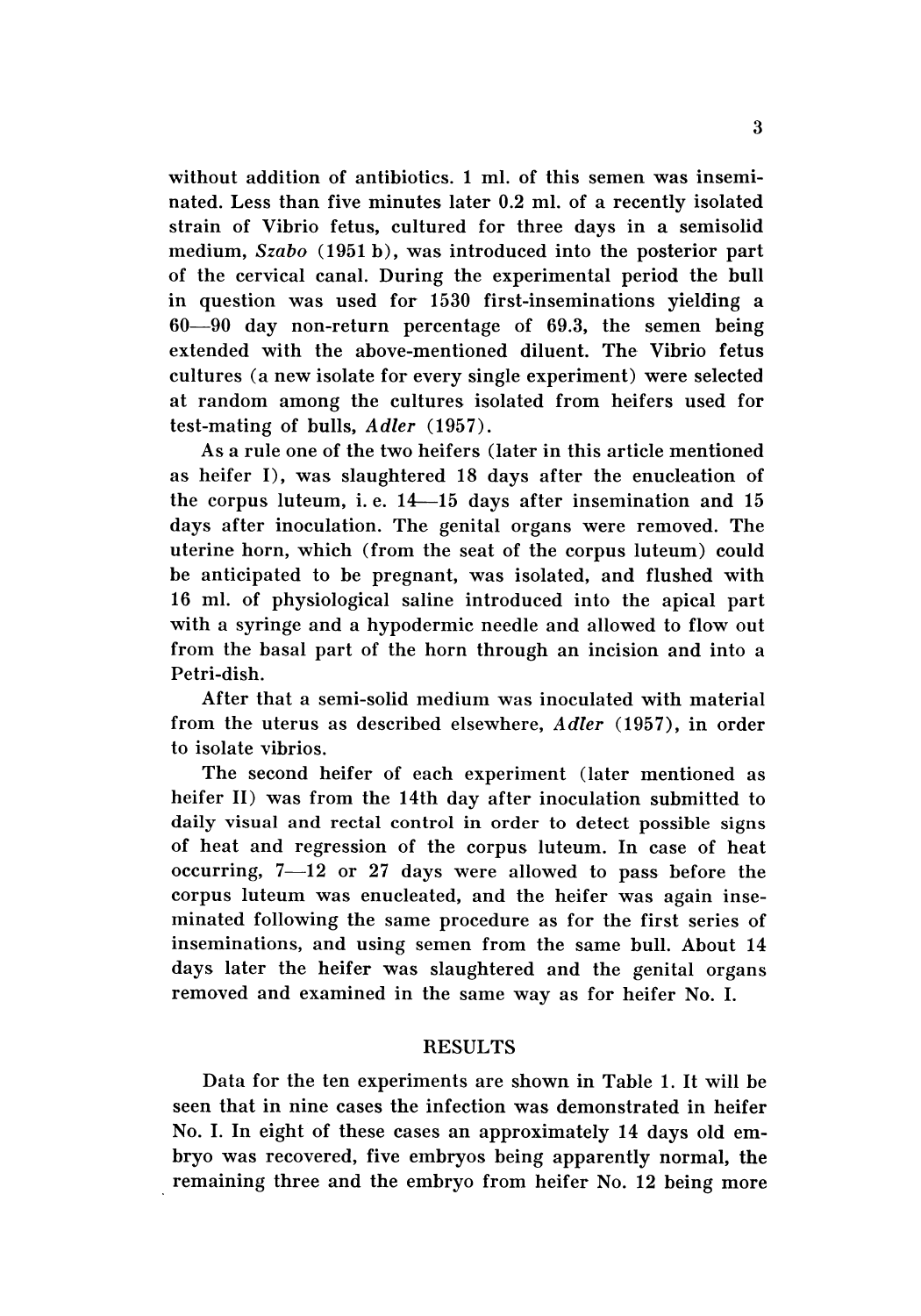| Ex-                 |                          | Vibrio                                  |                    | Experimental heiter 1 |                     |                           |                         |                                  |                   | Experimental heifer II        |                             |                                 |                                          |
|---------------------|--------------------------|-----------------------------------------|--------------------|-----------------------|---------------------|---------------------------|-------------------------|----------------------------------|-------------------|-------------------------------|-----------------------------|---------------------------------|------------------------------------------|
| peri-<br>ment<br>ż. | Semen<br>from            | late<br>fetus<br>inocul                 | ins.-death<br>days | cultured<br>V.I.      | recovered<br>embryo | heifer heifer<br>ż.       | Χo.                     | return<br>heat<br>$\mathbf{e}$   | ins.-heat<br>days | infection-<br>2. ins.<br>days | $2.$ ins.-<br>death<br>days | cultured<br>V.f.                | recovered<br>embryo                      |
|                     | Varde<br>Viking          | natural                                 | $18 - 15$          |                       | $\cdot$   $\cdot$   |                           | m                       | $\hspace{0.1mm} +\hspace{0.1mm}$ | $21 - 18$         | $34 - 35$                     | $18 - 17$                   | $\bm{+}$                        |                                          |
|                     | I                        | natural                                 | $16 - 15$          | $+$                   | $\hspace{0.1mm} +$  |                           |                         | $\, +$                           | $23 - 21$         | 35                            | $\mathbf{16}$               | ┽                               |                                          |
|                     | Dan                      | $\frac{1}{19}$<br>pure cul<br>strain 11 | $15 - 14$          |                       | $^{+}$              |                           | ∞                       | $\hspace{0.1mm} +$               | $19 - 18$         | $28 - 29$                     | $14 - 13$                   |                                 | $\hspace{0.1mm} +$                       |
|                     |                          | 25<br>$\overline{\mathbf{a}}$           | $15 - 14$          |                       |                     |                           |                         | $\hspace{.1cm} + \hspace{.1cm}$  | $\frac{8}{16}$    | $34 - 35$                     | $15 - 14$                   |                                 | $\hspace{.1cm} + \hspace{.1cm}$          |
|                     |                          | 33                                      | $14 - 13$          | $\div$                |                     | $\mathbf{z}$              | $\mathbf{r}$            | $\hspace{0.1mm} +$               | $25 - 24$         | $35 - 36$                     | $15 - 14$                   |                                 | ⊹ ∙                                      |
|                     | I                        | æ                                       | $15 - 14$          |                       | $\mathrm{+}$        | $\mathbf{c}$              |                         | $^{+}$                           | 25                | ಸೆ                            | $\frac{5}{10}$              |                                 | ٠ļ.                                      |
|                     | I                        | 9                                       | $15 - 14$          |                       | $\hspace{0.1mm} +$  | 15                        | 14                      | $^{+}$                           | $20 - 19$         | $35 - 36$                     | $14 - 13$                   | $\boldsymbol{+}$                | $\hspace{0.1mm} +$                       |
|                     | l                        | $\frac{8}{2}$                           | $15 - 14$          |                       | $^{+}$              | $\overline{19}$           | $\overline{\mathbf{z}}$ | $\bm{+}$                         | $19 - 18$         | $49 - 50$                     | $15 - 14$                   |                                 | $\hspace{0.1mm} +$                       |
|                     | $\overline{\phantom{a}}$ | 5                                       | $15 - 14$          |                       | $\mathrm{+}$        | $\boldsymbol{\mathsf{a}}$ | $\mathbb{Z}$            | $\,$ $+$                         | $20 - 19$         | $49 - 50$                     | $15 - 14$                   | $\hspace{.1cm} + \hspace{.1cm}$ | $^{+}$                                   |
|                     | I                        | $\mathbf{a}$<br>Ċ٦<br>I                 | $15 - 14$          | $^{+}$                | $\mathrm{+}$        | 27                        | 28                      | $^{+}$                           | $23 - 22$         | $35 - 36$                     | $15 - 14$                   | $\bm{+}$                        |                                          |
|                     |                          | 2 natural                               |                    | $\frac{1}{9}$         | $\frac{+}{3}$       |                           |                         | $\frac{1}{2}$                    |                   |                               |                             | $10 +$                          | $\frac{+}{8}$                            |
| Total               |                          | culture<br>8 pure                       |                    | $\cdot \cdot$         | · ·                 |                           |                         |                                  |                   |                               |                             |                                 | $\cdot \vert \cdot$<br>$\mathbf{\Omega}$ |
|                     |                          | <sup>1</sup> ) contamin                 | ated culture.      |                       |                     |                           |                         |                                  |                   |                               |                             |                                 |                                          |

Embryonic mortality and Vibrio fetus infection in  $10 \times 2$  experimental heifers. Table 1.

 $\overline{\mathbf{4}}$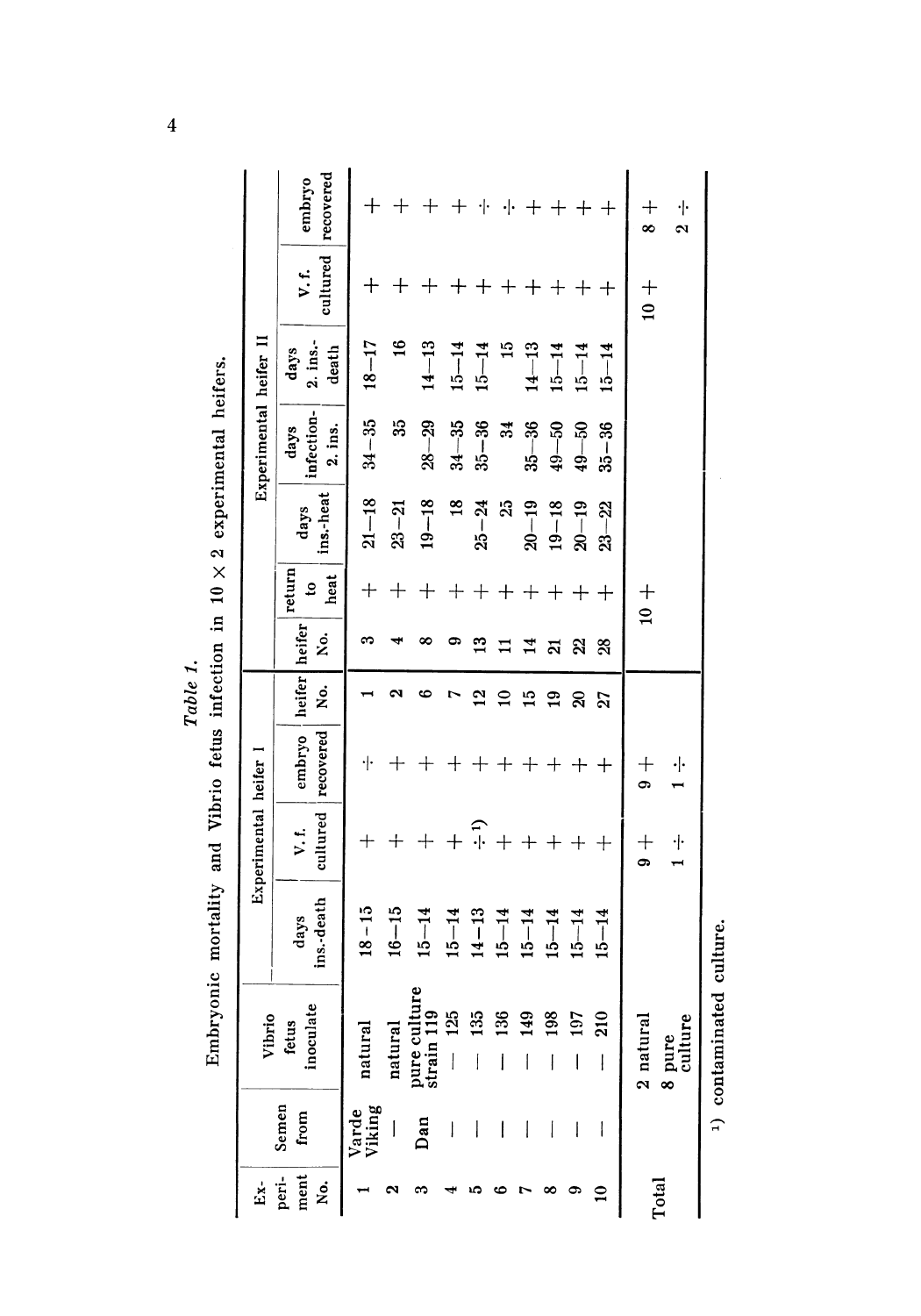or less degenerated. In all ten experiments heifer No. II returned to heat, in seven cases with an approximately normal oestrus interval, in three cases with an interval a few days longer than normal. The infection was demonstrated in all the No. II heifers after slaughtering, and as a result of reinsemination four to seven weeks after infection an approximately 14 days old embryo was recovered in eight cases, the embryo being apparently normal in three of them and more or less degenerated in five. In the

| Days<br>cervical canal<br>base of horns<br>No.<br>Inoculate<br>after<br>infection<br>anterior<br>posterior<br>right<br>left<br>part<br>part<br>semen from<br>18<br>$\mathbf{1}$<br>$\mathrm{+}$<br>$(-)$<br>$\mathrm{+}$<br>Varde Viking<br>16<br>$(+)$<br>$\bf{2}$<br>$\mathrm{+}$<br>$^{+}$<br>3<br>52<br>$\overline{+}$<br>$(+)$<br>$^{+}$<br>$+$<br>$\boldsymbol{4}$<br>$\pm$<br>$(+)$<br>51<br>$+$<br>$+$<br>pure culture<br>6<br>$(+)$<br>15<br>$^{+}$<br>$+$<br>$\div$<br>strain 119<br>42<br>$(+)$<br>8<br>$\mathrm{+}$<br>$\pm$<br>$^{+}$<br>15<br>7<br>125<br>$+$<br>·⊦<br>$(-)$<br>9<br>$+$<br>49<br>╇<br>$\! +$<br>$(-)$<br>50<br>13<br>135<br>$\overline{+}$<br>$^{+}$<br>$\mathrm{+}$<br>$(-)$<br>$(+)$<br>10<br>15<br>$+$<br>$+$<br>136<br>$^{+}$<br>11<br>49<br>$+$<br>$(+)$<br>$^{+}$<br>$\overline{+}$<br>$(+)$<br>15<br>149<br>15<br>$+$<br>49<br>$\overline{+}$<br>14<br>$(-)$<br>┿<br>19<br>198<br>15<br>$^{+}$<br>$\ddot{}$<br>$+$<br>$(+)$<br>$\overline{\phantom{0}}$<br>$\ddot{}$<br>$+$<br>21<br>64<br>$(-)$<br>$+$<br>20<br>197<br>15<br>$(+)$<br>$\, +$<br>$^{+}$<br>22<br>64<br>$\overline{+}$<br>$(+)$<br>$\div$<br>$\mathrm{+}$<br>27<br>210<br>15<br>$\mathrm{+}$<br>$(-)$ |  |  |  | Vibrio fetus recovered from |  |  |                                          |                          |
|------------------------------------------------------------------------------------------------------------------------------------------------------------------------------------------------------------------------------------------------------------------------------------------------------------------------------------------------------------------------------------------------------------------------------------------------------------------------------------------------------------------------------------------------------------------------------------------------------------------------------------------------------------------------------------------------------------------------------------------------------------------------------------------------------------------------------------------------------------------------------------------------------------------------------------------------------------------------------------------------------------------------------------------------------------------------------------------------------------------------------------------------------------------------------------------------------------|--|--|--|-----------------------------|--|--|------------------------------------------|--------------------------|
|                                                                                                                                                                                                                                                                                                                                                                                                                                                                                                                                                                                                                                                                                                                                                                                                                                                                                                                                                                                                                                                                                                                                                                                                            |  |  |  |                             |  |  |                                          | apical parts<br>of horns |
|                                                                                                                                                                                                                                                                                                                                                                                                                                                                                                                                                                                                                                                                                                                                                                                                                                                                                                                                                                                                                                                                                                                                                                                                            |  |  |  |                             |  |  | right                                    | left                     |
|                                                                                                                                                                                                                                                                                                                                                                                                                                                                                                                                                                                                                                                                                                                                                                                                                                                                                                                                                                                                                                                                                                                                                                                                            |  |  |  |                             |  |  | $(-)$                                    |                          |
|                                                                                                                                                                                                                                                                                                                                                                                                                                                                                                                                                                                                                                                                                                                                                                                                                                                                                                                                                                                                                                                                                                                                                                                                            |  |  |  |                             |  |  | $^{+}$                                   | $(-)$                    |
|                                                                                                                                                                                                                                                                                                                                                                                                                                                                                                                                                                                                                                                                                                                                                                                                                                                                                                                                                                                                                                                                                                                                                                                                            |  |  |  |                             |  |  | $(--)$                                   |                          |
|                                                                                                                                                                                                                                                                                                                                                                                                                                                                                                                                                                                                                                                                                                                                                                                                                                                                                                                                                                                                                                                                                                                                                                                                            |  |  |  |                             |  |  |                                          | $(-)$                    |
|                                                                                                                                                                                                                                                                                                                                                                                                                                                                                                                                                                                                                                                                                                                                                                                                                                                                                                                                                                                                                                                                                                                                                                                                            |  |  |  |                             |  |  | $(-)$                                    |                          |
|                                                                                                                                                                                                                                                                                                                                                                                                                                                                                                                                                                                                                                                                                                                                                                                                                                                                                                                                                                                                                                                                                                                                                                                                            |  |  |  |                             |  |  |                                          |                          |
|                                                                                                                                                                                                                                                                                                                                                                                                                                                                                                                                                                                                                                                                                                                                                                                                                                                                                                                                                                                                                                                                                                                                                                                                            |  |  |  |                             |  |  |                                          | $(-)$                    |
|                                                                                                                                                                                                                                                                                                                                                                                                                                                                                                                                                                                                                                                                                                                                                                                                                                                                                                                                                                                                                                                                                                                                                                                                            |  |  |  |                             |  |  |                                          |                          |
|                                                                                                                                                                                                                                                                                                                                                                                                                                                                                                                                                                                                                                                                                                                                                                                                                                                                                                                                                                                                                                                                                                                                                                                                            |  |  |  |                             |  |  |                                          | (一)                      |
|                                                                                                                                                                                                                                                                                                                                                                                                                                                                                                                                                                                                                                                                                                                                                                                                                                                                                                                                                                                                                                                                                                                                                                                                            |  |  |  |                             |  |  | $(-)$                                    | ┾                        |
|                                                                                                                                                                                                                                                                                                                                                                                                                                                                                                                                                                                                                                                                                                                                                                                                                                                                                                                                                                                                                                                                                                                                                                                                            |  |  |  |                             |  |  | $(-)$                                    |                          |
|                                                                                                                                                                                                                                                                                                                                                                                                                                                                                                                                                                                                                                                                                                                                                                                                                                                                                                                                                                                                                                                                                                                                                                                                            |  |  |  |                             |  |  |                                          | $(-)$                    |
|                                                                                                                                                                                                                                                                                                                                                                                                                                                                                                                                                                                                                                                                                                                                                                                                                                                                                                                                                                                                                                                                                                                                                                                                            |  |  |  |                             |  |  |                                          | $(-)$                    |
|                                                                                                                                                                                                                                                                                                                                                                                                                                                                                                                                                                                                                                                                                                                                                                                                                                                                                                                                                                                                                                                                                                                                                                                                            |  |  |  |                             |  |  | $(-)$                                    |                          |
|                                                                                                                                                                                                                                                                                                                                                                                                                                                                                                                                                                                                                                                                                                                                                                                                                                                                                                                                                                                                                                                                                                                                                                                                            |  |  |  |                             |  |  |                                          | $(-)$                    |
|                                                                                                                                                                                                                                                                                                                                                                                                                                                                                                                                                                                                                                                                                                                                                                                                                                                                                                                                                                                                                                                                                                                                                                                                            |  |  |  |                             |  |  | $^{+}$                                   | $^{(+)}$                 |
|                                                                                                                                                                                                                                                                                                                                                                                                                                                                                                                                                                                                                                                                                                                                                                                                                                                                                                                                                                                                                                                                                                                                                                                                            |  |  |  |                             |  |  | $(+)$                                    | $\mathrm{+}$             |
|                                                                                                                                                                                                                                                                                                                                                                                                                                                                                                                                                                                                                                                                                                                                                                                                                                                                                                                                                                                                                                                                                                                                                                                                            |  |  |  |                             |  |  |                                          | $(-)$                    |
| 28<br>50<br>$-1)$<br>$+$<br>$(-)$                                                                                                                                                                                                                                                                                                                                                                                                                                                                                                                                                                                                                                                                                                                                                                                                                                                                                                                                                                                                                                                                                                                                                                          |  |  |  |                             |  |  |                                          | $(-)$                    |
| $19 +$<br>$17 +$<br>$5 +$<br>$6+$<br>Total<br>$6 (+)$<br>$5(+)$<br>1<br>$11$ )<br>7<br>1<br>-<br>$7(-)$<br>$1(-)$                                                                                                                                                                                                                                                                                                                                                                                                                                                                                                                                                                                                                                                                                                                                                                                                                                                                                                                                                                                                                                                                                          |  |  |  |                             |  |  | $2+$<br>$1(+)$<br>$10 -$<br>$6(-) 11(-)$ | $3+$<br>$1(+)$<br>$4 -$  |

 $Table 2.$ Localization of the Vibrio fetus infection in the uterus of 19 heifers.

 $1$ ): Contaminated culture.  $-$  ( ): The horn in question flushed for recovery of embryo.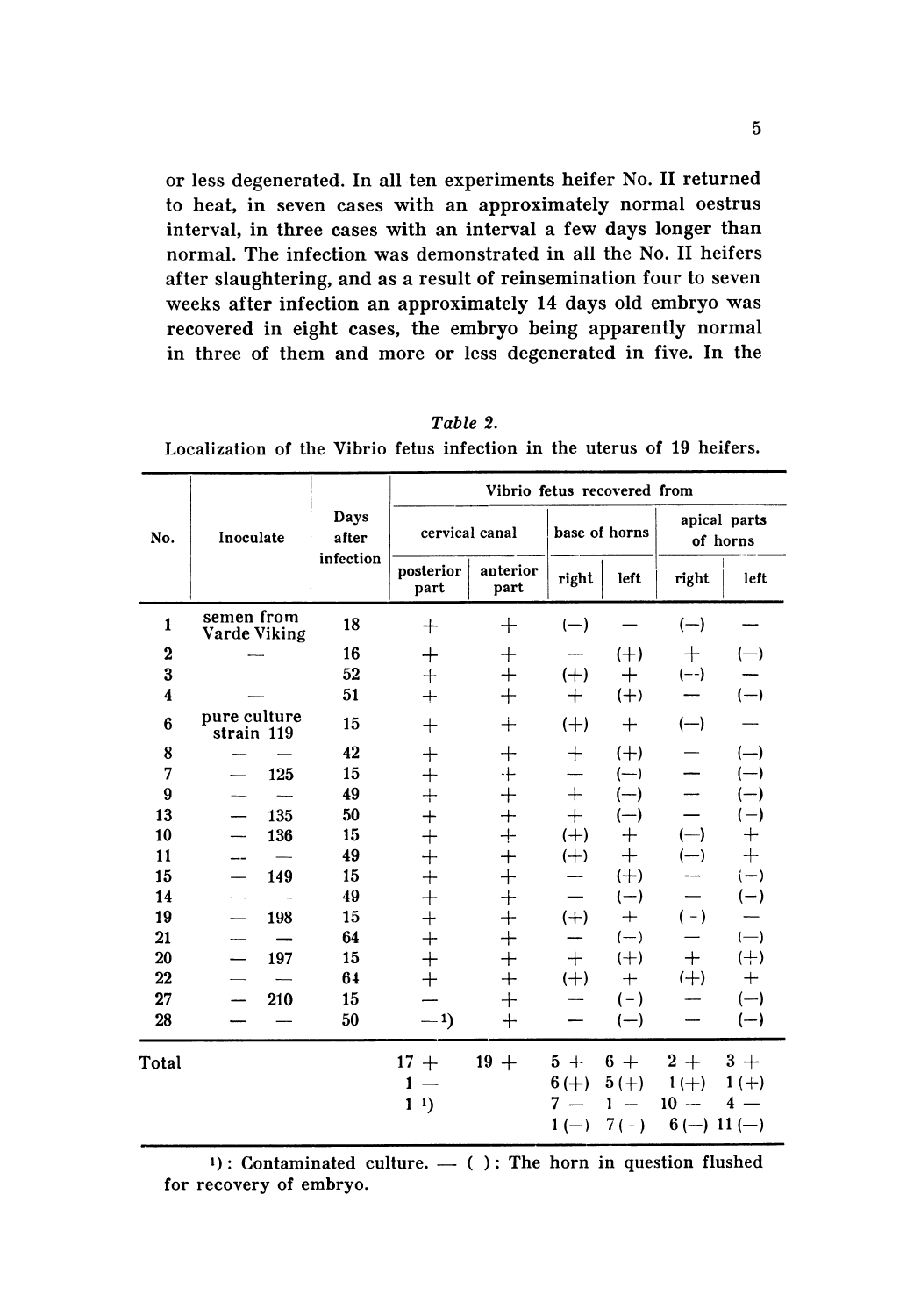remaining two cases embryonic tissue was not found with certainty.

Consequently, in seven of the experiments the Vibrio fetus infection was established in both experimental heifers, an embryo was found two weeks after the infective insemination in heifer No. I, heifer No. II returned to heat, and an embryo was recovered two weeks after a reinsemination.

In Table 2 are given the results of culturing the various parts of the uterus including the cervix from a total of 19 experimental heifers, in which the infection was demonstrated, and it will be seen that Vibrio fetus was recovered in 17 cases from the posterior part of the cervical canal, in 19 cases from the anterior part, in 13 cases from the basal part of at least one horn and in five cases from the apical part of at least one horn. If the flushing of one horn is considered to make the results of cultivating from the horn in question invalid, the result will be that 11 out of 19 intact horn bases and five out of 19 apical horn parts yielded Vibrio fetus.

## DISCUSSION

From the above mentioned experimental results it seems to be an established fact that an infection with Vibrio fetus does not in general interfere with the fertilization, since 17 out of 20 experim ental heifers were found fertilized in spite of the fact that 19 of them were shown to be infected and the remaining one most likely infected too, nine being fertilized by insemination at the time of infection and eight by insemination four to seven weeks after the infection took place, the mentioned periods being valid only, if it can be left out of question that the heifers were spontaneously infected beforehand. This possibility might have been excluded by sampling biopsy-specimens for cultivation before the experiments were commenced. However, this precaution was abandoned for fear of the possibility of producing abnormal and fertility-impairing conditions in the genital organs by the biopsy-sampling, and the question was considered of minor importance due to the experience that less than one per cent of the category of heifers, from which the experimental animals were selected at random, were spontaneously infected. Consequently, it seems evident that Vibrio fetus, whether the infection has been newly transferred or is well established, does not affect the fertilization.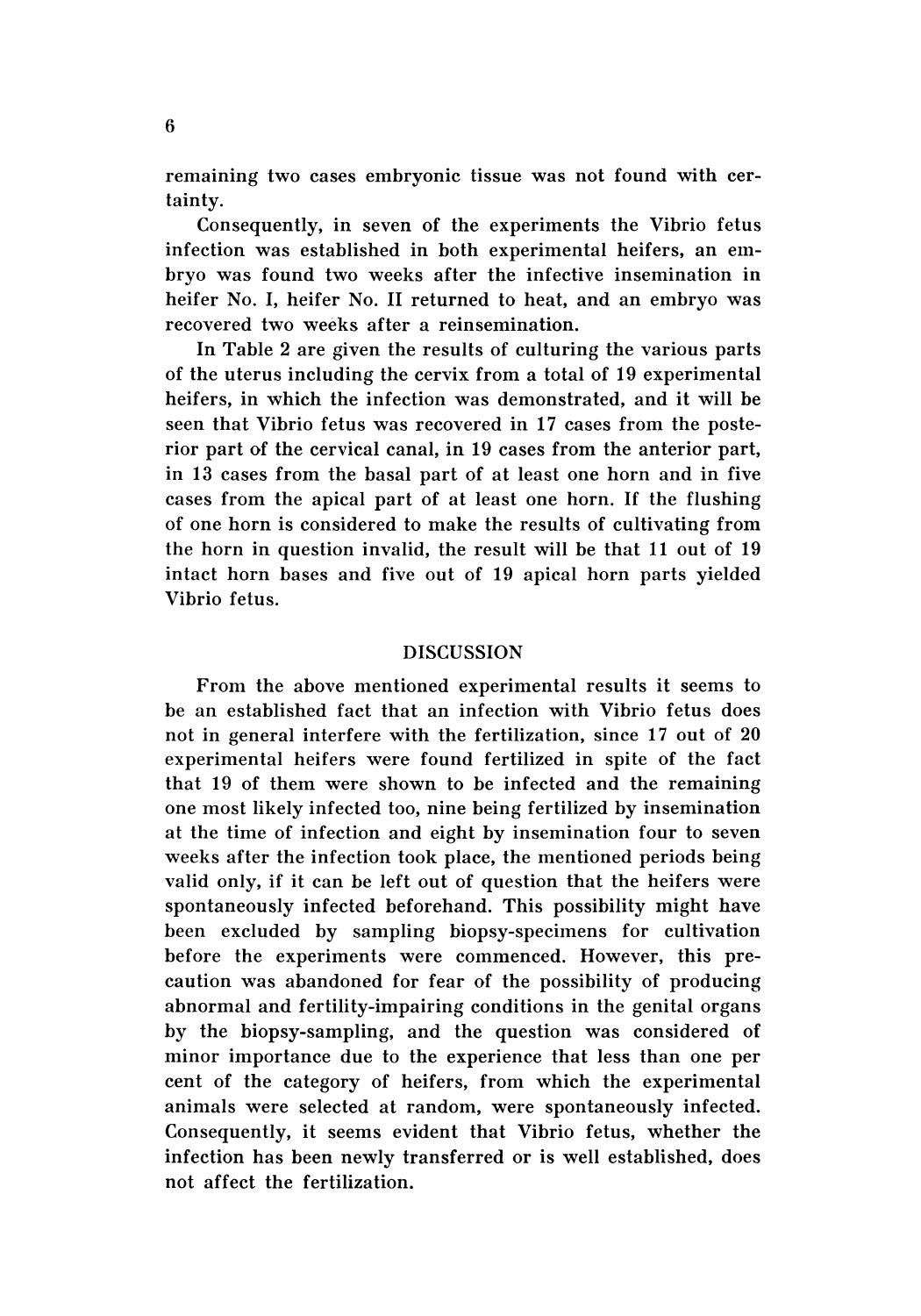This fact indirectly supports the generally agreed conception that the fertility-impairing effect of the infection is due to an influence on the developing embryo, and, moreover, do the experiments directly point to the Vibrio fetus infection as a cause of the death of the embryo at the age of two to three weeks. In all ten experiments the No. II heifers returned to heat after about three weeks or a few days more, which means that they were either not fertilized or the possibly fertilized ova were destroyed. There is every probability of the latter alternative in the majority of the cases, as in all cases except one the No. I heifers were found fertilized, which heifers were selected and treated in exactly the same way as the No. II heifers. Furthermore, it was found that eight of the No. II heifers later on were fertilized when treated in exactly the same way as before, indicating that the heifers in question were individuals which under the conditions of the experiment shed ova which were capable of being fertilized and forming embryos.

In all cases the eggs available for the fertilization were shed during an oestrus provoked by enucleation of the corpus luteum, and it might be thought that such eggs might condition a lowered conception rate, and in this experiment be responsible for the early embryonic death. However, *Friis Jakobsen and Teige* ( 1956) showed that a normal pregnancy-percentage is to be expected in cows inseminated during heat provoked by squeezing out the corpus luteum. This makes the mentioned possibility improbable.

It might be thought that the returning to heat could be a result of an abnormality of the sperm. This possibility might have been excluded by inseminating a No. III heifer under the same experimental conditions, but without inoculating it with Vibrio fetus, in order to get an experimental group, possibly demonstrating normal continued embryonic development. The fact that in eight cases it was a question of semen from a bull, the ordinary use of which resulted in a 60-90 day non-return percentage of 69, justified the abandonment of such an experimental control group for economic reasons, the non-return rate indicating that the sperms used in the experiment were capable of producing a normal rate of surviving embryos.

Consequently the fact that in no case out of ten an embryo survived longer than about three weeks can hardly be explained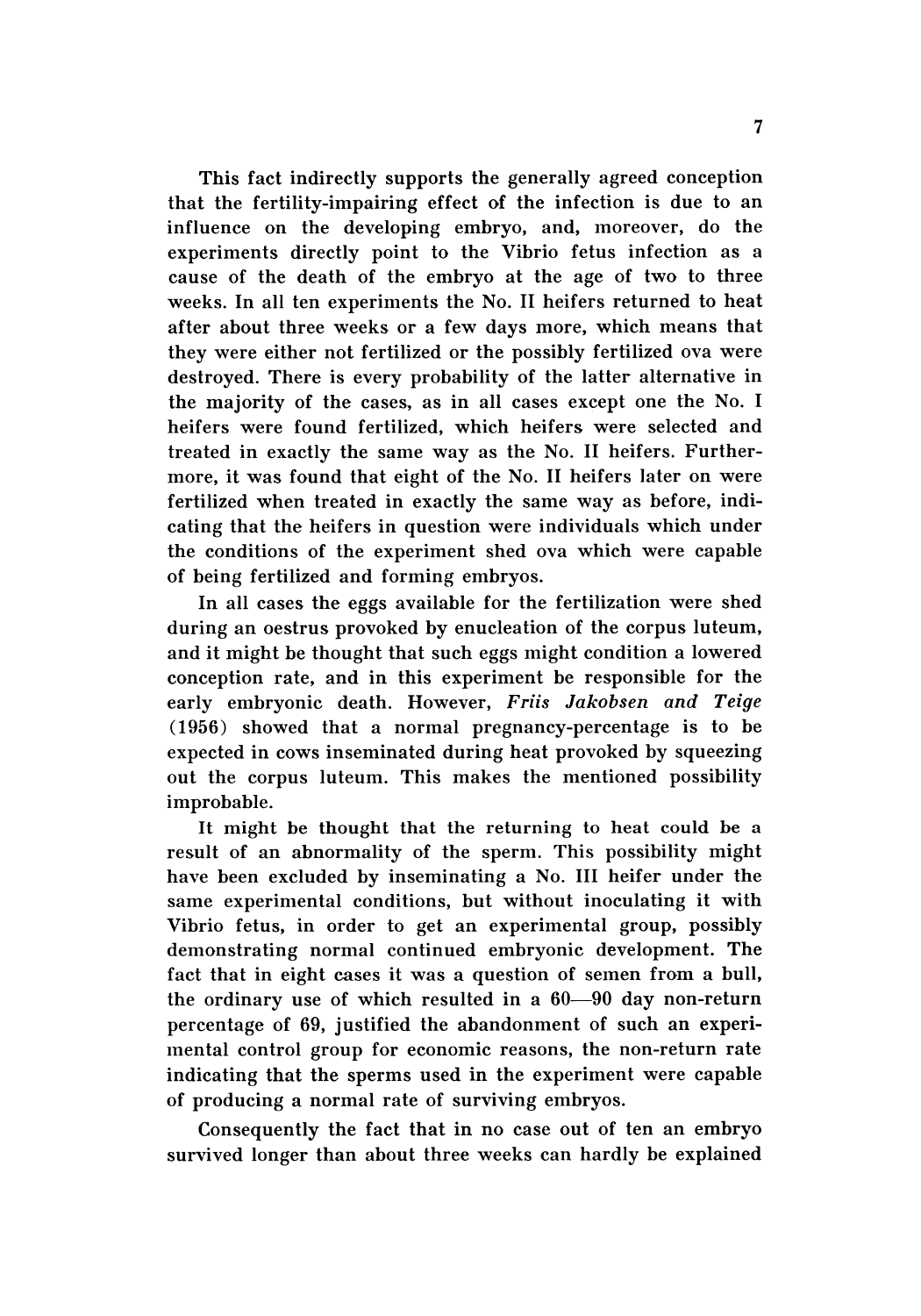without supposing the Vibrio fetus infection to be the cause of embryonic death at least in part of the cases.

The results concerning the localization of the infection in the uterus seem to confirm the author's previous observation, *Adler* (1957), that the cervical canal can be regarded as the most constant seat of the infection.

The present investigations do not create basis for definite conclusions regarding the interrelationship between the localization of the infection and its injuring effect on the embryo, as the distribution of bacteria found post-mortem is not inevitably the same as at the time of the embryonic death, and, even if this was the case, it cannot be known for certain that the heifers Nos. 14, 21 and 28 had been fertilized, which heifers returned to heat and later on were found infected in the cervical canal only. Nevertheless, the investigation draws attention to the possibility that the infection can exert its embryo-injuring effect by being present in the cervix only, creating such conditions that the pregnancy is interrupted, without invading the uterine cavity itself. A corresponding effect was obtained by *Roy* & *Rowson* (1955), who by inserting a steel spring in the cervical canal provoked a condition where conception was not prevented, but pregnancy terminated at an early stage. No effect on the morphology of the genital organs was seen. Whether cervical abnormal conditions caused mechanically or possibly by infections can provoke direct alterations in the uterus, which will interrupt the embryonic development or whether the neuro-hormonal regulation-mechanism is interfered with, is so far not known.

## **CONCLUSIONS**

The investigation in progress indicates so far:

1. The Vibrio fetus infection newly introduced or well-established in female cattle does not prevent fertilization.

2. The infection is capable of disturbing the embryonic development resulting in embryonic death two to three weeks after ferfilization.

3. The bacteria are found in the cervical canal in practically all cases. Less constantly in the cornua and in particular infrequently in the apical parts.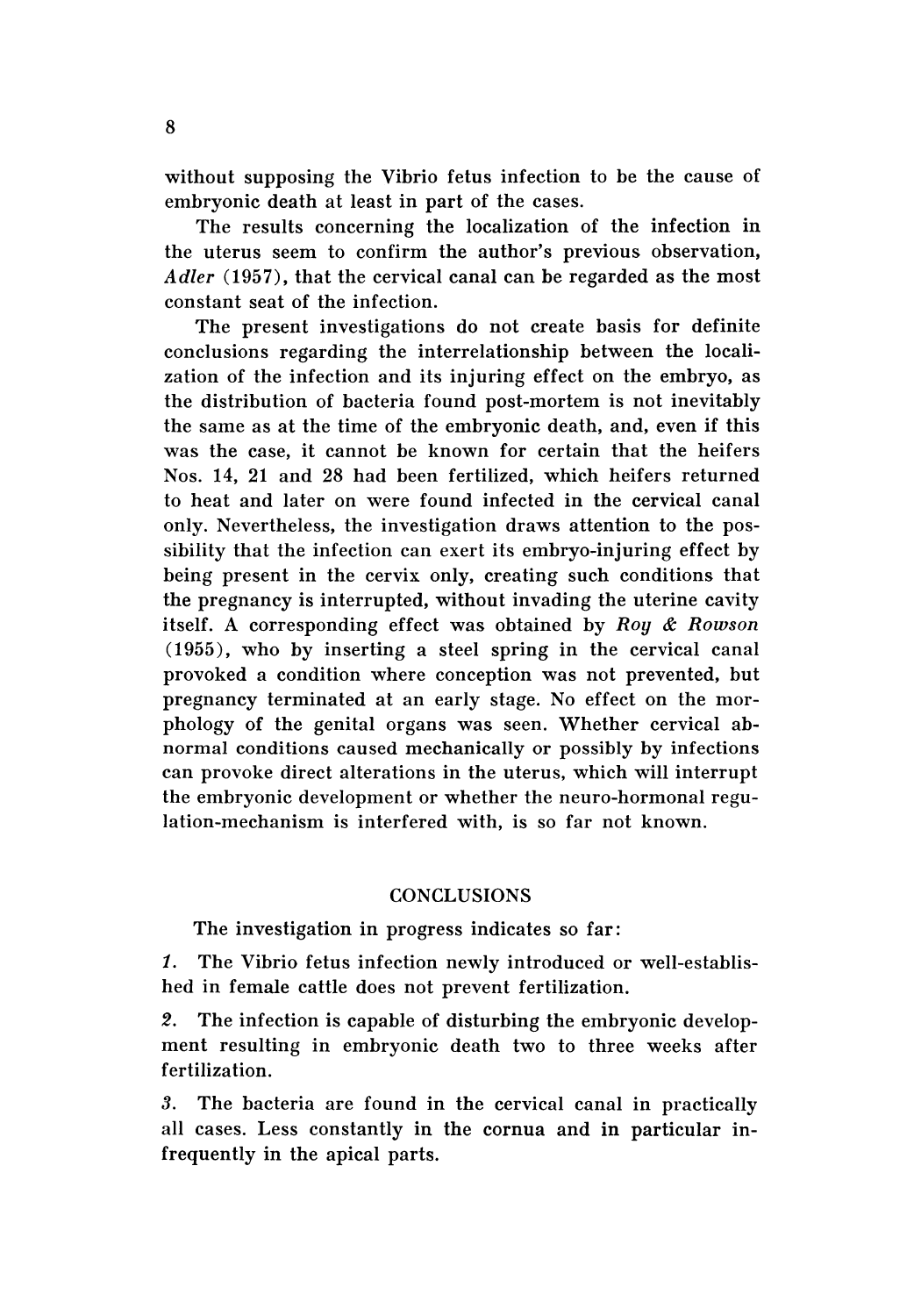4. The question arises whether the embryo-injuring effect may not depend on the infection being present in the uterine horns, but may also be seen in cases where Vibrio fetus is present in the cervical canal only.

#### **REFERENCES**

- *Adler, H. C.:* Proc. of The XVth International Veterinary Congress, Stockholm 1953, part I *vol.* 2, 816.
- *Adler, H. C.:* Genital Vibriosis in the Bovine. Diss. Copenhagen 1957.
- *Adler, H.* C. & *N.* O. *Rasbech:* Nord. Vet.-Med. 1956, 8, 497.
- *Casida , L. E.:* Vlaam. diergeneesk. T. 1950, 19, 273.
- *Friis Jakobsen, Kj. & J. Teige:* 291. beretning fra forsøgslaboratoriet. Kebenhavn 1956.
- *Hawk, H. W ., J. N. Wiltbank, H. E. Kidder.* & *L. E. Casida :* J. Dairy Sci. 1955, 38, 673.
- *Laing, J. A.:* Vet. Rec. 1945, 57, 275.
- *Laing, J. A.: J. comp. Path. 1949, 59, 97.*
- *Laing, J. A.:* Report of The II International Congress of Physiology and Pathology of Animal Reproduction and of Artificial Insemination, Copenhagen 1952, vol. II, 17.
- *Roy, A.* & *L. E. A. Rowson:* Vet. Rec. 1955, 67, 177.
- *Stegenga, Th .:* Vibrio fetus en enzootische steriliteit. Diss. Utrecht 1950.
- *Stewart,* D. *L.:* Vet. Rec. 1952, 64, 303.
- *Szabo, L.:* Nature, Lond. 1951 a, 168, 171.
- Szabo, L.: Nord. Veterinærforening for Seksualfysiologi og Seksualpatologi tste kongress, Stockholm 1951 b, B 5.
- *Tanabe, T. Y.* & *L. E. Casida:* J. Dairy Sci. 1949, 32, 237.
- *Wiltbank, J. N., H.* W. *Hawk, H. E. Kidder,* W. G. *Black, L.* C. *Ulberg* & *L. E. Casida :* J. Dairy Sci. 1956, 39, 456.

#### SUMMARY

The literature on early embryonic mortality in cattle is outlined as well as communications on the fertility-decreasing and oestrusinterval-prolonging effect of the Vibrio fetus infection.

Experiments were performed in which 20 heifers in heat were inseminated with semen of known fertilizing capacity, and at the same time inoculated with Vibrio fetus. Part of the heifers were killed two weeks later, recovery of embryos was attempted, and the uterus cultured. Other experimental heifers were left alive and controlled for returning to heat. These heifers were later on inseminated again, killed two weeks later and submitted to the same procedure as the first mentioned heifers.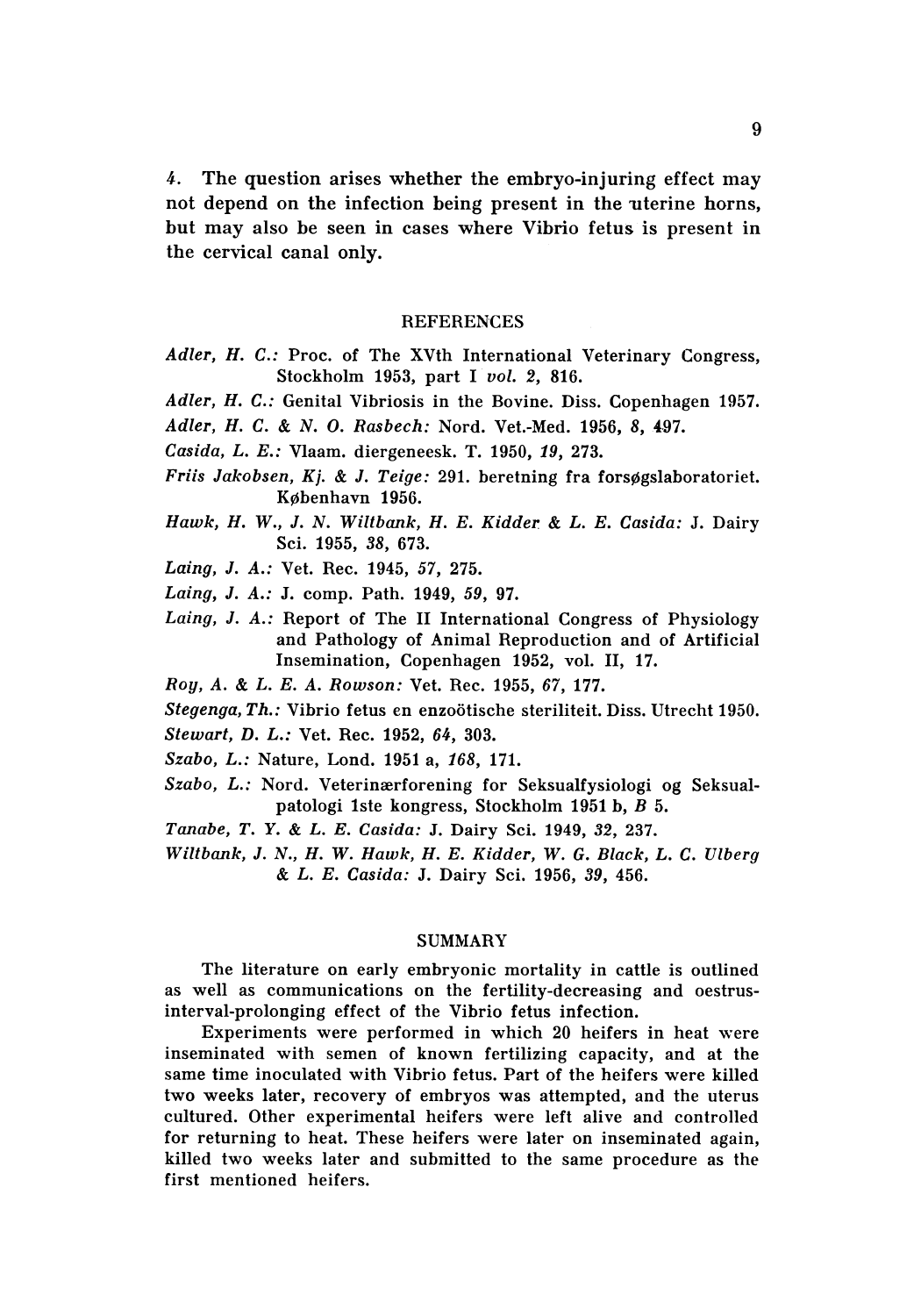All ten heifers allowed to live returned to heat after about three weeks. From both categories of heifers an embryo was recovered in 17 out of 20 cases. Vibrio fetus was re covered from 19 of the 20 experimental heifers, in all cases from the cervical canal, less frequently from the basal region of the uterine horns, and still less frequently from the apical parts of horns.

The results are discussed, and it is concluded that the experiments so far indicate that the Vibrio fetus infection does not prevent fertilization, but provokes early embryonic death occurring two to three weeks after the fertilization. Infection is most constantly found in the cervical canal, and the question arises whether the embryoinjuring effect can be exerted without the infection being present in the uterus itself.

## ZUSAMMENFASSUNG

## *Genitale Vibriose beim Rind. Experimentelle Untersuchungen iiber den Einfluss auf friihzeitigen Embryotod.*

Einleitend findet sich eine Uebersicht iiber friihere Mitteilungen betreffs friihzeitigen Embryotods beim Rind, ferner iiber die Ferfilitat herabsetzende Wirkung der Vibrio fetus-Infektion und deren Einfluss auf die Lange der Brunstintervalle.

Eine Reihe gleicher Versuche wurde ausgefiihrt, in welchen zwei brünstige Färsen mit Samen von bekanntem Befruchtungsvermögen inseminiert wurden. Gleichzeitig wurden die Versuchsfärsen mit Vibrio fetus-Reinkultur infiziert. Die eine von den Färsen jeden Versuchs wurde zirka zwei Wochen spater geschlachtet. Der Uterus wurde auf das Vorkommen eines Embryos und von Vibrio fetus mittels Züchtung untersucht. Die andere Färse, die leben blieb, wurde auf neue Brunst kontrolliert. Diese Farse wurde spater von neuem besamt, nach Ablauf von zwei Wochen geschlachtet und derselben Untersuchung wie bei der erstgenannten Versuchsfärse unterzogen.

AIle zehn Farsen, die leben gelassen wurden, wurden nach Ablauf von ungefahr drei Wochen briinstig. Nach der Schlachtung der Versuchsfärsen wurde bei 17 derselben ein Embryo nachgewiesen, und Vibrio fetus liess sich von 19 reinziichten, und zwar in allen Fallen vom Cervikalkanal, weniger häufig vom basalen Teil der Hörner und noch seltener vom apikalen Teil der Hörner.

Diese Resultate werden diskutiert, und es wird die Schlussfolgerung gezogen, dass die Vibrio fetus-Infektion auf Grund dessen, was die Untersuchungen bis auf weiteres darzulegen scheinen, eine Befruchtung zwar nicht verhindert, aber zu einem frühzeitig, nämlich zwei bis drei Wochen nach der Befruchtung eintretenden Tod des Embryos fiihrt. Die Infektion kommt am konstantesten im Cervikalkanal vor, und die Frage drängt sich auf, ob die schädliche Wirkung auf die Entwicklung des Embryos stattfinden kann, ohne dass die Infektion im Uterus selbst Fuss gefasst hat.